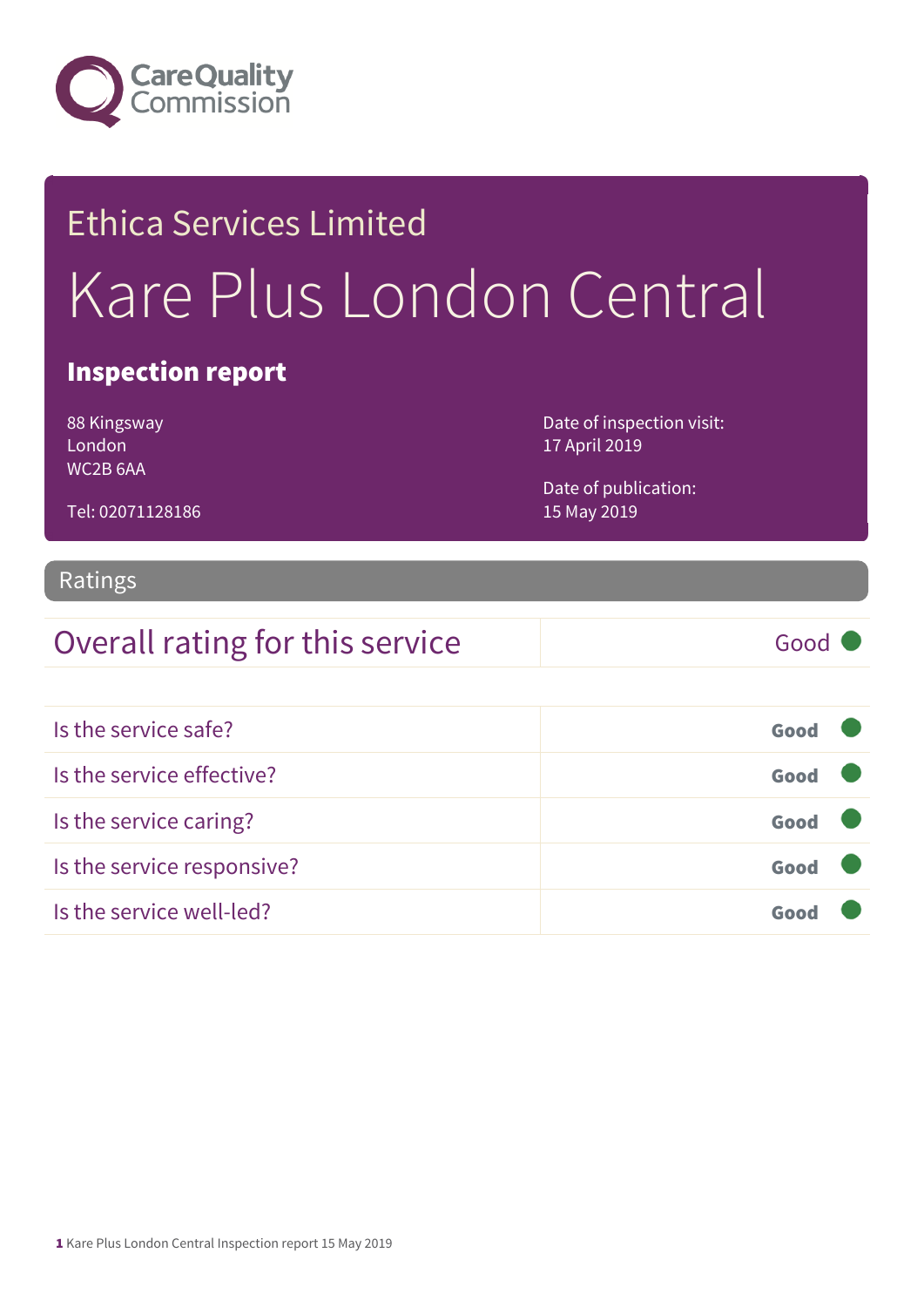### Summary of findings

#### Overall summary

About the service: Kare Plus London Central is a domiciliary care agency. It provides personal care services to people in their own homes. The service provides care to people with a range of care needs including those living with dementia. At the time of this inspection there were five people receiving support from the service with their personal care. The service is part of the national Kare Plus franchise.

People's experience of using this service:

People received a service which was personalised and met their individual needs and preferences.

People and their relatives spoke highly of the care staff. They told us that people were cared for by regular staff who were kind, understood their needs and were competent in providing personalised care.

People's care was planned with the involvement of people using the service and their relatives. The service was flexible and responsive to changes in people's needs and preferences.

Staff respected people's privacy and dignity. They understood and valued people's differences.

Staff received the information they needed so they were able to provide people with personalised care.

Staff told us that they worked well as a team and reported any changes in people's needs to the registered manager. They told us they received the support and guidance that they needed to carry out their role and responsibilities.

Staff knew what their responsibilities were in relation to keeping people safe. They knew how to recognise and report any concerns they had about people's welfare.

The service assessed and managed risks to ensure that people received personal care and support safely.

The provider had systems in place to manage and resolve complaints. People had opportunities to provide feedback about the service, and action was taken to address issues they raised.

Systems were in place to assess and monitor the quality and delivery of care to people. Improvements to the service were made when needed.

Rating at last inspection: This was the service's first inspection.

Why we inspected: We inspected the service as part of our inspection schedule methodology for new registered services which had not been rated before.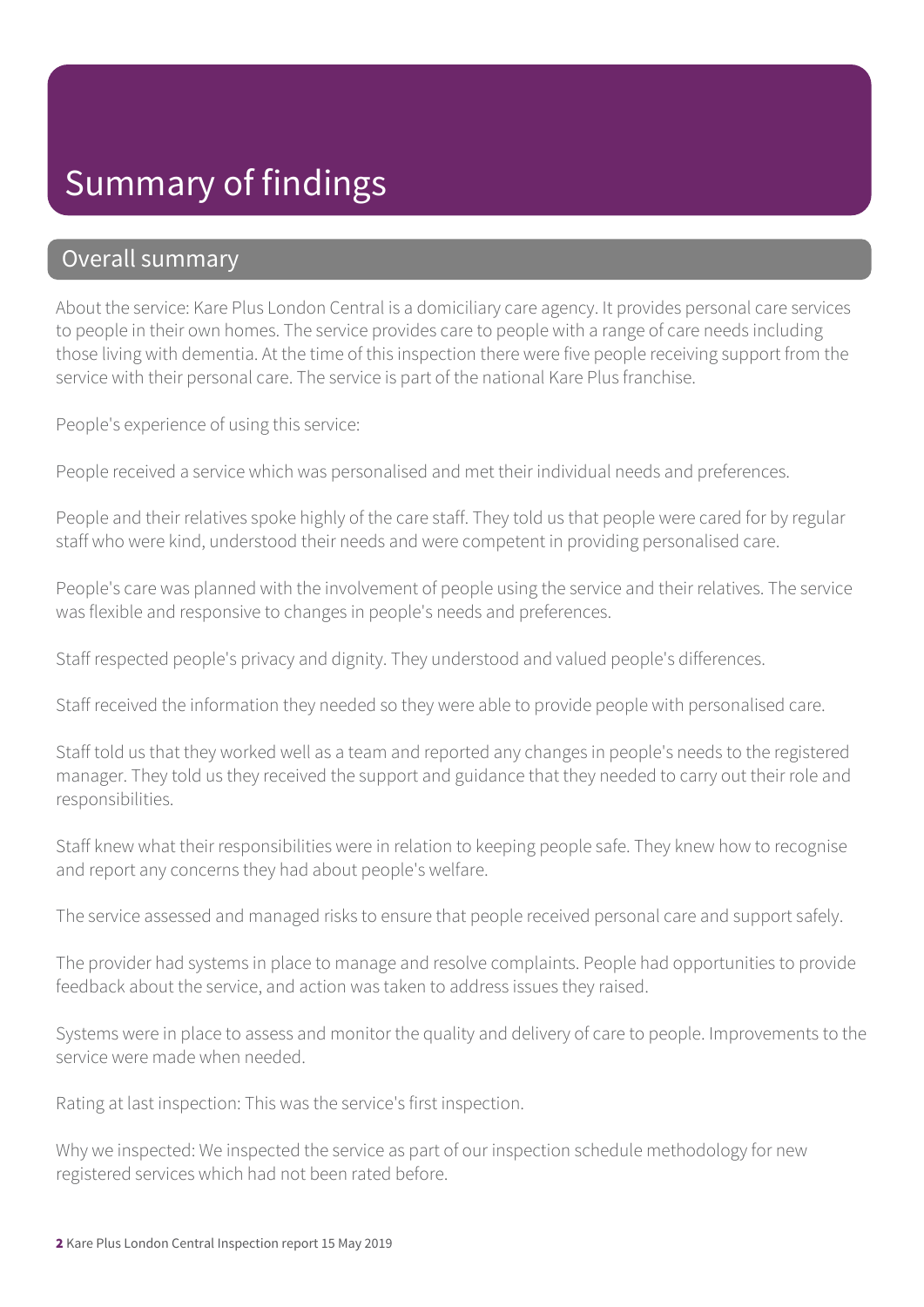Follow up: We will continue to monitor intelligence we receive about the service until we return to visit as per our re-inspection programme. If any concerning information is received, we may inspect sooner.

For more details, please see the full report which is on the CQC website at www.cqc.org.uk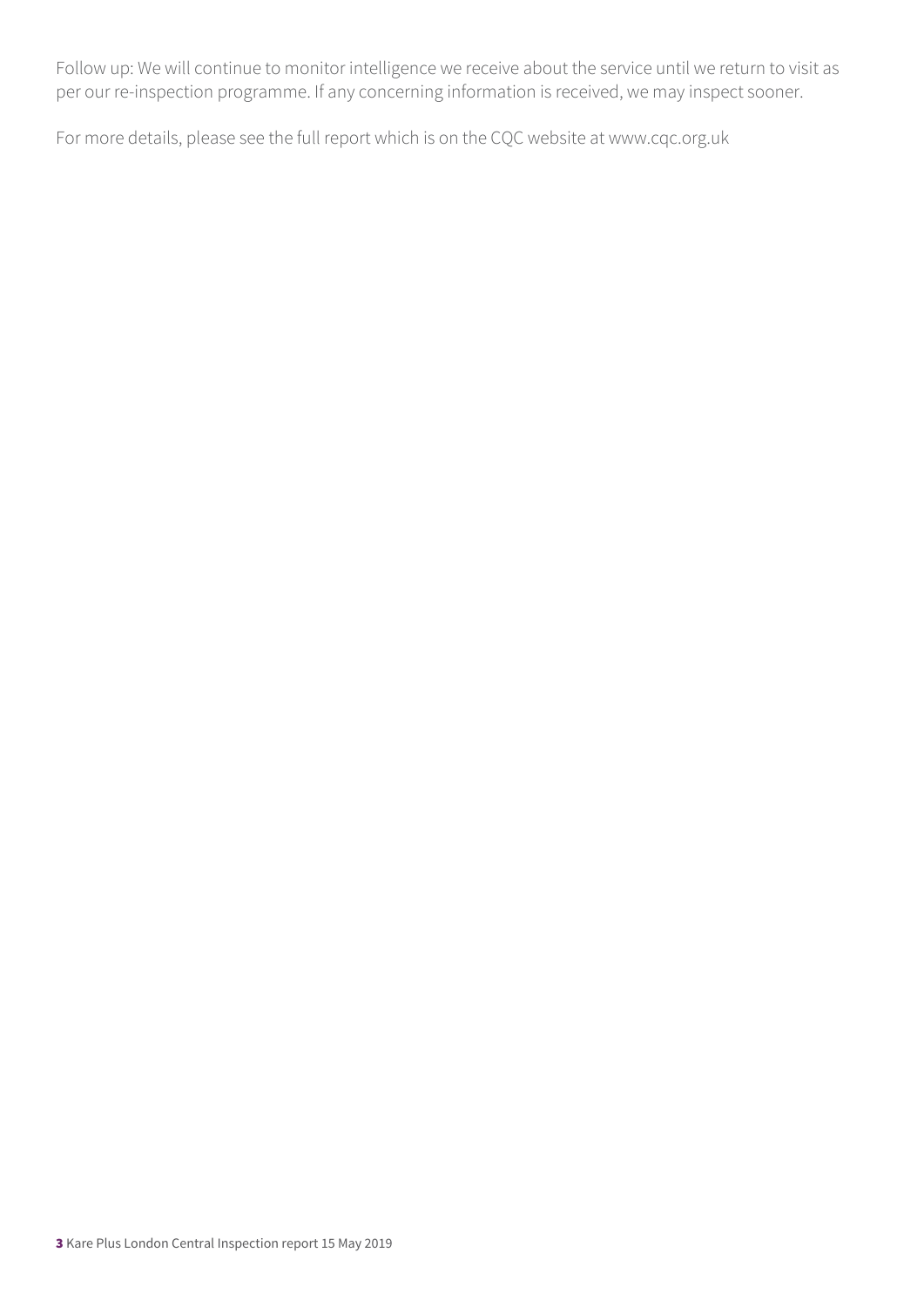### The five questions we ask about services and what we found

We always ask the following five questions of services.

| Is the service safe?                         | Good |
|----------------------------------------------|------|
| The service was safe                         |      |
| Details are in our Safe findings below       |      |
| Is the service effective?                    | Good |
| The service was effective                    |      |
| Details are in our Effective findings below. |      |
| Is the service caring?                       | Good |
| The service was caring                       |      |
| Details are in our Caring findings below.    |      |
| Is the service responsive?                   | Good |
| The service was responsive                   |      |
| Details are in our Responsive findings below |      |
| Is the service well-led?                     | Good |
| The service was well-led                     |      |
| Details are in our Well-Led findings below.  |      |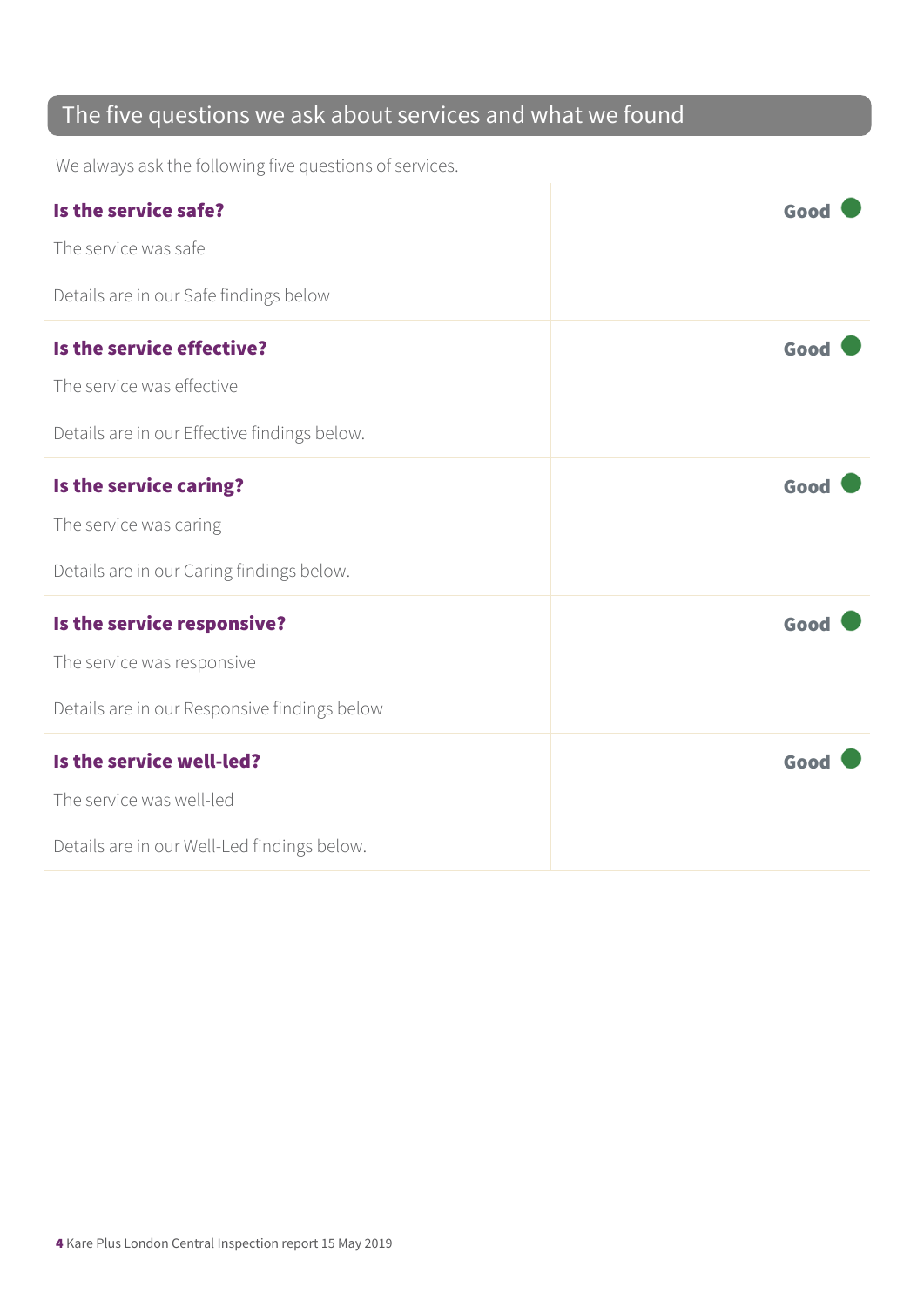

# Kare Plus London Central

#### Detailed findings

### Background to this inspection

#### The inspection:

We carried out this inspection under Section 60 of the Health and Social Care Act 2008 (the Act) as part of our regulatory functions. This inspection was planned to check whether the provider was meeting the legal requirements and regulations associated with the Act, to look at the overall quality of the service, and to provide a rating for the service under the Care Act 2014.

Inspection team: The inspection team consisted of one inspector.

Service and service type: Kare Plus London Central provides personal care and support to people in their own homes.

The service had a manager registered with the Care Quality Commission (CQC). This means that they and the provider are legally responsible for how the service is run and for the quality and safety of the care provided.

Notice of inspection: We gave the service two days' notice of the inspection visit because the service provides care to people in their own homes and we wanted to make sure that the provider was available on the day of the inspection.

We visited the office location on the 17 April 2019 to speak with the registered manager and nominated individual (representative of the provider who supervises the management of one or more Provider Regulated Activities); and to review records and policies and procedures.

What we did: Before the inspection we looked at information we held about the service. This information included any statutory notifications that the provider had sent to the CQC. Statutory notifications include information about important events which the provider is required to send us by law. We had asked the provider to complete a Provider Information Return [PIR]. The PIR is a form that asks the provider to give some key information about the service, what the service does well and improvements they plan to make. Due to us having changed the date of the planned inspection the date given to the provider to complete the PIR was after our inspection. However, the registered manager completed the PIR so that it was available for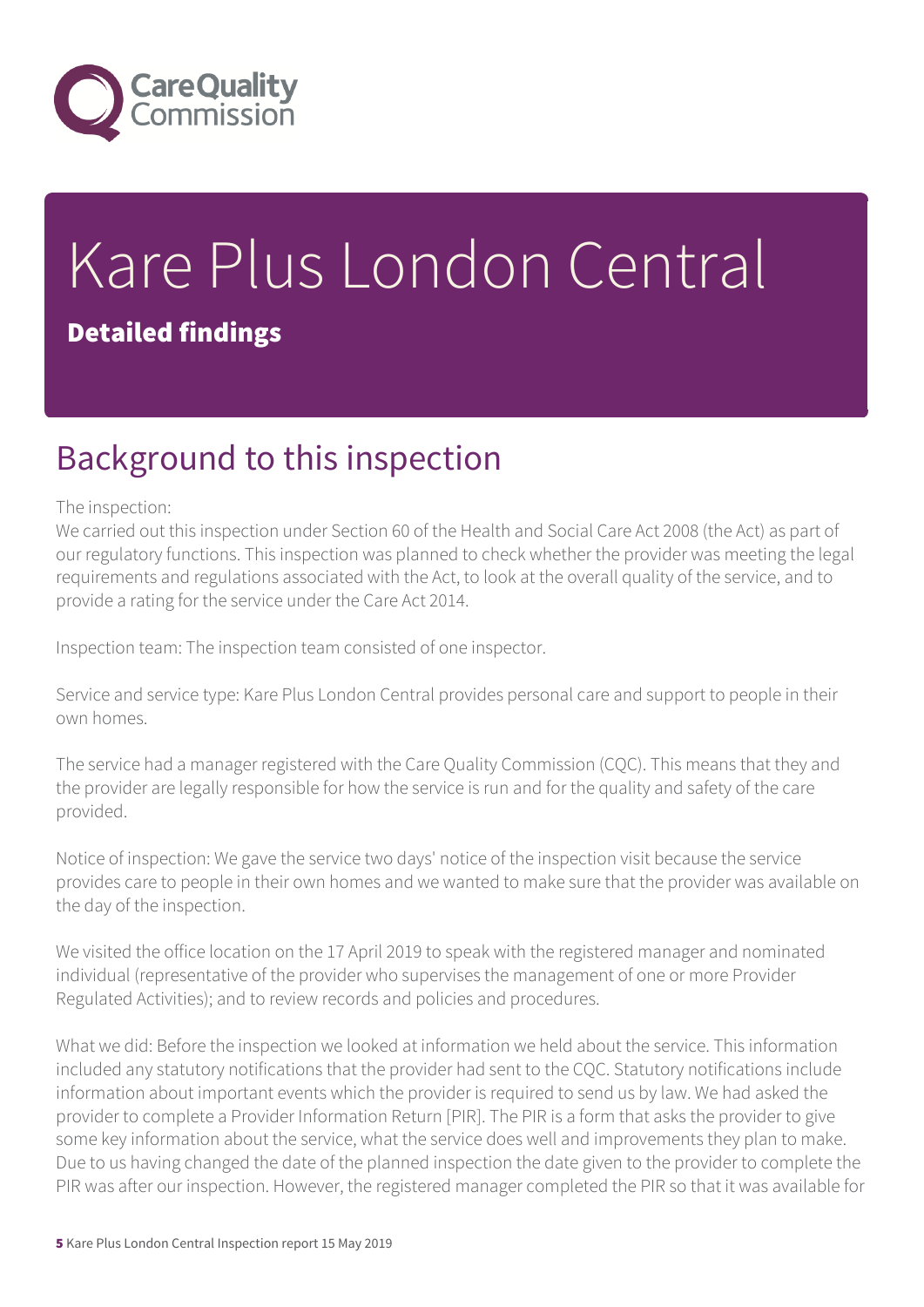us to review during the inspection. We used this information and the previous inspection report to plan our inspection.

During the inspection we spoke with the registered manager, nominated individual and three care workers. Following the inspection, we spoke with one person using the service [the other people were unable to tell us about their experience of the service] and four people's relatives. We reviewed a variety of records which related to people's individual care and the running of the service. These records included care files of five people using the service, four staff employment records and a range of other records including the service's statement of purpose.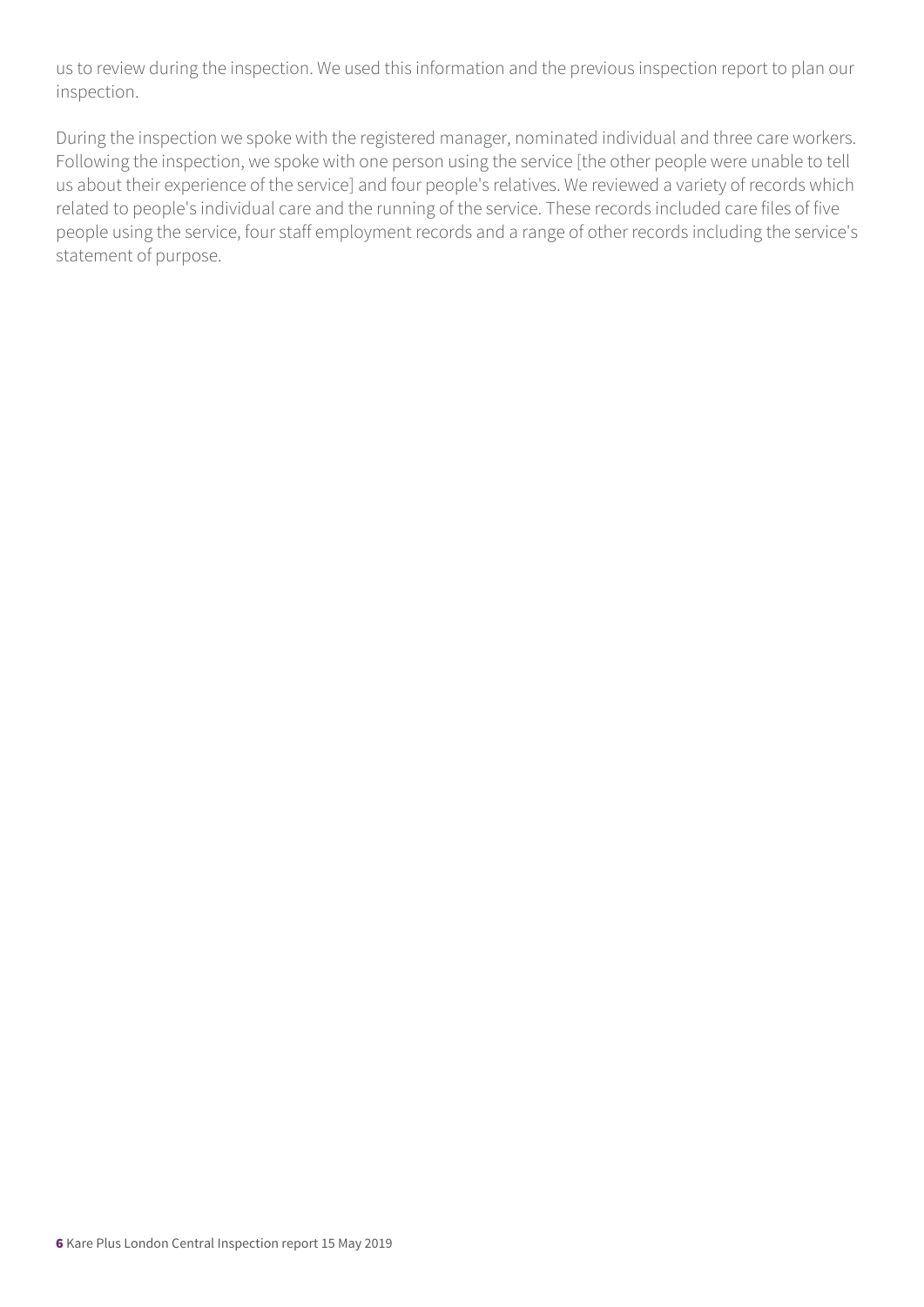### Is the service safe?

### Our findings

Safe – this means we looked for evidence that people were protected from abuse and avoidable harm

People were safe and protected from avoidable harm. Legal requirements were met.

Systems and processes to safeguard people from the risk of abuse

- The provider had policies and procedures in place to safeguard people from abuse and the risk of avoidable harm. Staff received training in safeguarding people. They were knowledgeable about types and signs of abuse and knew they needed to report any suspected abuse to the registered manager. Care workers needed some prompting before they were able to tell us that they needed to also report all abuse to the host local authority, safeguarding team, police and CQC, if managers did not take appropriate action. The registered manager told us that they would ensure staff were reminded of this.
- The registered manager was aware of their responsibility to liaise with the host local authority if safeguarding concerns were raised.
- Care staff were aware of the whistleblowing policy and told us that they were confident any concerns they raised including poor practice from staff, would be taken seriously by the registered manager and nominated individual.
- People and their relatives had no concerns about people's safety when receiving care and support from staff.

#### Assessing risk, safety monitoring and management

- Assessments of risk were carried out. Risk assessments included risk of falls, risks associated with the management and administration of people's medicines and risks associated with people's home environment. Risk assessments included least restrictive risk management plans to minimise the risk of people and staff being harmed. They were reviewed and updated when needed as part of ongoing reviews of people's care.
- Staff were aware of risks to people and knew that they needed to report any concerns to do with people's safety to the registered manager.
- Staff knew that they needed to report all accidents and incidents to the registered manager. They also knew how to respond appropriately in an emergency. There was guidance in place for staff to follow so the service could continue to function in the event of an emergency.

#### Staffing and recruitment

- The provider carried out appropriate recruitment and selection processes so only suitable staff were employed to care for people.
- Arrangements were in place to ensure that there were enough staff to meet people's care needs.
- People received support and care from regular staff who understood their needs. The provider had systems in place to make sure that calls were covered when care workers were not available to carry them out.
- Staff stayed for the full duration of the calls. One person using the service told us, "They [care workers] stay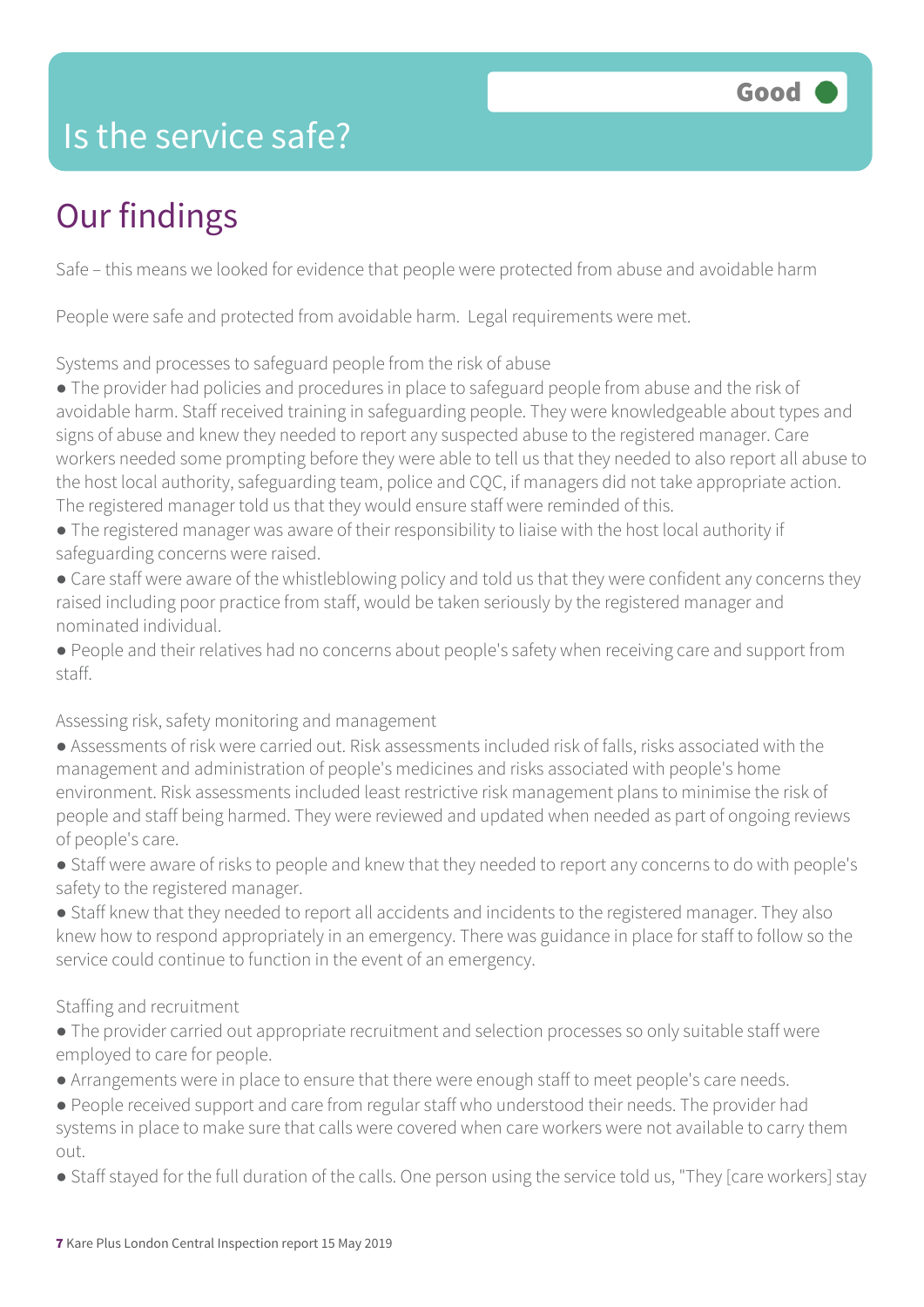the right length of time." One person's relative commented, "They [care staff] turn up on time." Another person's relative told us "A couple of times they [care staff] were late but [registered manager] phoned and told me."

#### Using medicines safely

● There were policies and procedures in place to ensure that staff provided the support people needed with their medicines. Staff received training about safe handling and administration of medicines. Care staff told us that they were provided with the information they needed to administer people's medicines safely. At the time of the inspection, one care worker administered one person's medicines. A written medicines assessment had not been completed to show that the care worker was competent to carry out the task. Following the inspection, the registered manager provided us with a record of this completed assessment.

● Regular checks of people's medicines administration records were carried out to make sure they were accurate and to check that people received their medicines as prescribed.

#### Preventing and controlling infection

● Staff had received training in infection control and had access to protective personal equipment such as disposable gloves.

#### Learning lessons when things go wrong

● There were systems in place to ensure that incidents and accidents were reported and recorded. The registered manager told us that there had not been any accidents since the agency started providing a service. They confirmed that they would ensure that there was a system put in place to regularly review all accidents and incidents and to identify when there were lessons to be learnt.

● The registered manager informed us of the action they had taken in response to a missed call, which had addressed the concern and minimised the risk of it happening again.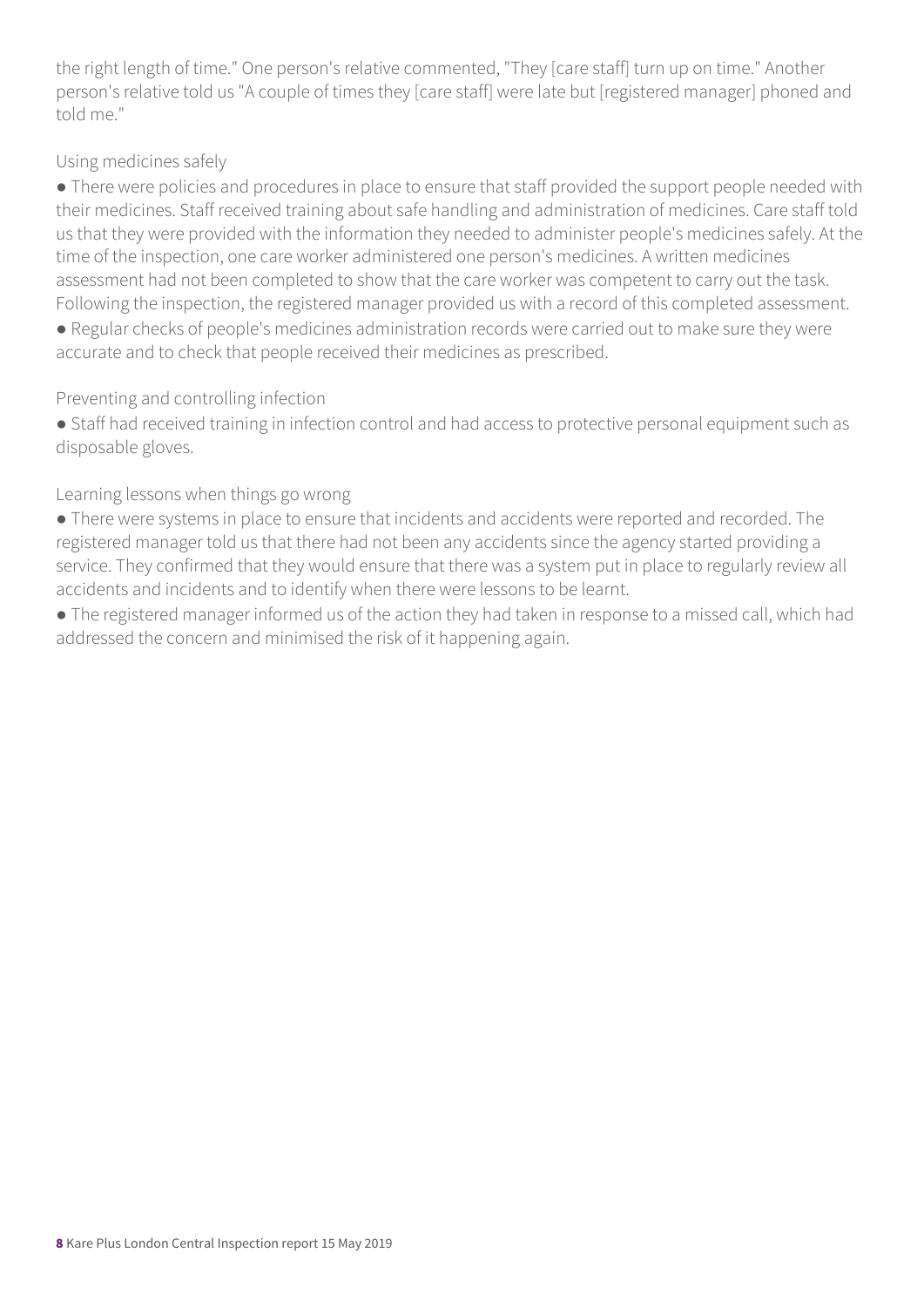### Is the service effective?

### Our findings

Effective – this means we looked for evidence that people's care, treatment and support achieved good outcomes and promoted a good quality of life, based on best available evidence

People's outcomes were consistently good, and people's feedback confirmed this.

Assessing people's needs and choices; delivering care in line with standards, guidance and the law

- People's relatives told us that before people started receiving a service from the agency they and people using the service had been asked a range of questions about people's needs. The process of initial assessment helped the service identify people's care needs and preferences, so they could provide people with personalised care. One person using the service told us that they had been fully involved in the initial assessment of their needs and in the development and completion of their care plan.
- People's care plans included information about their individual needs, including their cultural, religious and dietary needs and preferences, so that care staff could effectively provide the care that they needed. One person told us about how their individual needs were met by the service.
- People's care needs were regularly reviewed with their and when applicable their relatives' involvement. Care plans were updated when there were changes in people's requirements and preferences. People' relatives and one person using the service confirmed people's care was delivered in line with their preferences and assessed needs.

Staff support: induction, training, skills and experience

- Staff received the induction, training and support they needed to deliver safe, effective care and meet people's individual needs. People's relatives and one person using the service told us that they felt that care staff were competent in carrying out their role and responsibilities. One person's relative told us, "The carers are very very good."
- Staff received an induction that included shadowing experienced staff to learn about their role in supporting people and completing care duties effectively and safely.
- Staff told us that they felt supported in their role and were confident they had received the training they needed to deliver care effectively. Staff had the opportunity to discuss their training and development needs during meetings with the registered manager.
- 'Spot checks' of staff providing care in people's homes were carried out by the registered manager. These checks focused on a range of areas including time keeping, staff carrying out personal care tasks, confidentiality, and safe administration of medicines. During these checks people had the opportunity to provide feedback about the quality of care they received.

Supporting people to eat and drink enough to maintain a balanced diet

- People were supported to eat and drink in line with their personal preferences and dietary needs.
- Care staff knew the importance of ensuring people were offered regular drinks to minimise the risk of dehydration. They told us that they would report to the registered manager if they noticed people were refusing meals and drinks or if their dietary needs and preferences had changed. One care worker spoke of one person's particular dietary needs and of the support that the person needed to minimise the risk of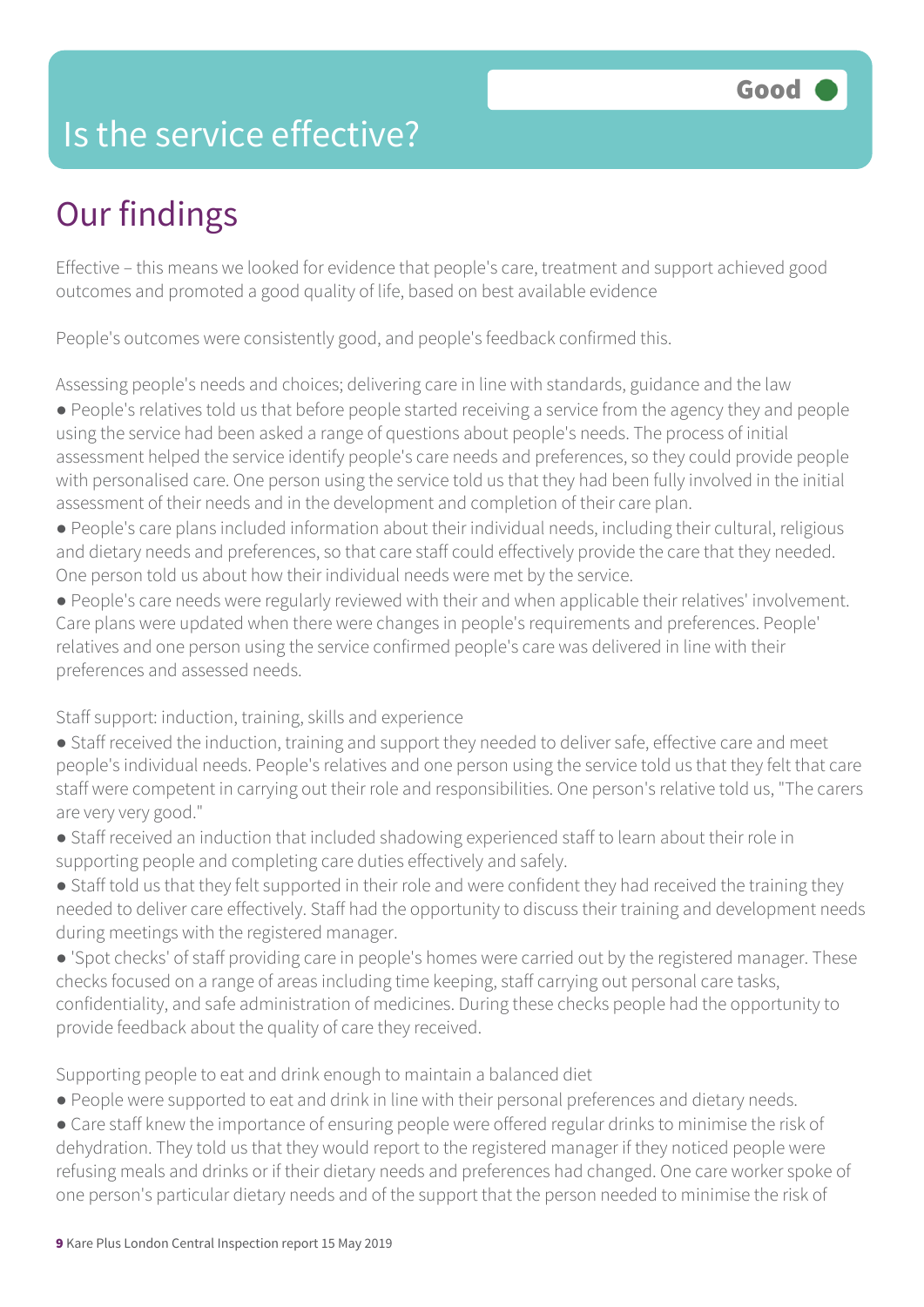malnutrition.

● One person's relative told us when a care worker had become aware that the person no longer liked a preprepared meal, they had cooked a meal that the person particularly enjoyed,

Staff working with other agencies to provide consistent, effective, timely care

- Staff worked in collaboration with people, their relatives and others involved in people's care.
- Staff confirmed that there was good team work, which included good communication with each other and with the registered manager, so that any changes in people's care needs were communicated effectively.

Supporting people to live healthier lives, access healthcare services and support

● People's health needs and medical conditions were identified by the service. Staff knew that they needed to report to the person's relatives and the registered manager any concerns to do with people's health, such as changes in a person's mood or the condition of the person's skin.

Ensuring consent to care and treatment in line with law and guidance

The Mental Capacity Act 2005 (MCA) provides a legal framework for making particular decisions on behalf of people who may lack the mental capacity to do so for themselves. The Act requires that, as far as possible, people make their own decisions and are helped to do so when needed. When they lack mental capacity to take particular decisions, any made on their behalf must be in their best interests and as least restrictive as possible.

We checked whether the service was working within the principles of the MCA, whether any restrictions on people's liberty had been authorised and whether any conditions on such authorisations were being met.

● People living in their homes can only be deprived of their liberty through a Court of Protection order. At the time of our inspection no one receiving support was subject to any restrictions under Court of Protection.

● Staff had completed training about the MCA. They knew that it should be assumed people had the capacity to make decisions about their care and other aspects of their lives unless assessment showed otherwise. Staff were aware that when people lacked capacity to make a particular decision or give consent to their care and treatment that people's relatives, healthcare and social care professionals would be involved in making those decisions in the person's best interests.

● Staff told us that they always asked for people's agreement before supporting them with personal care and other tasks. One person told us that they made all decisions to do with their care, and that these choices were respected by staff.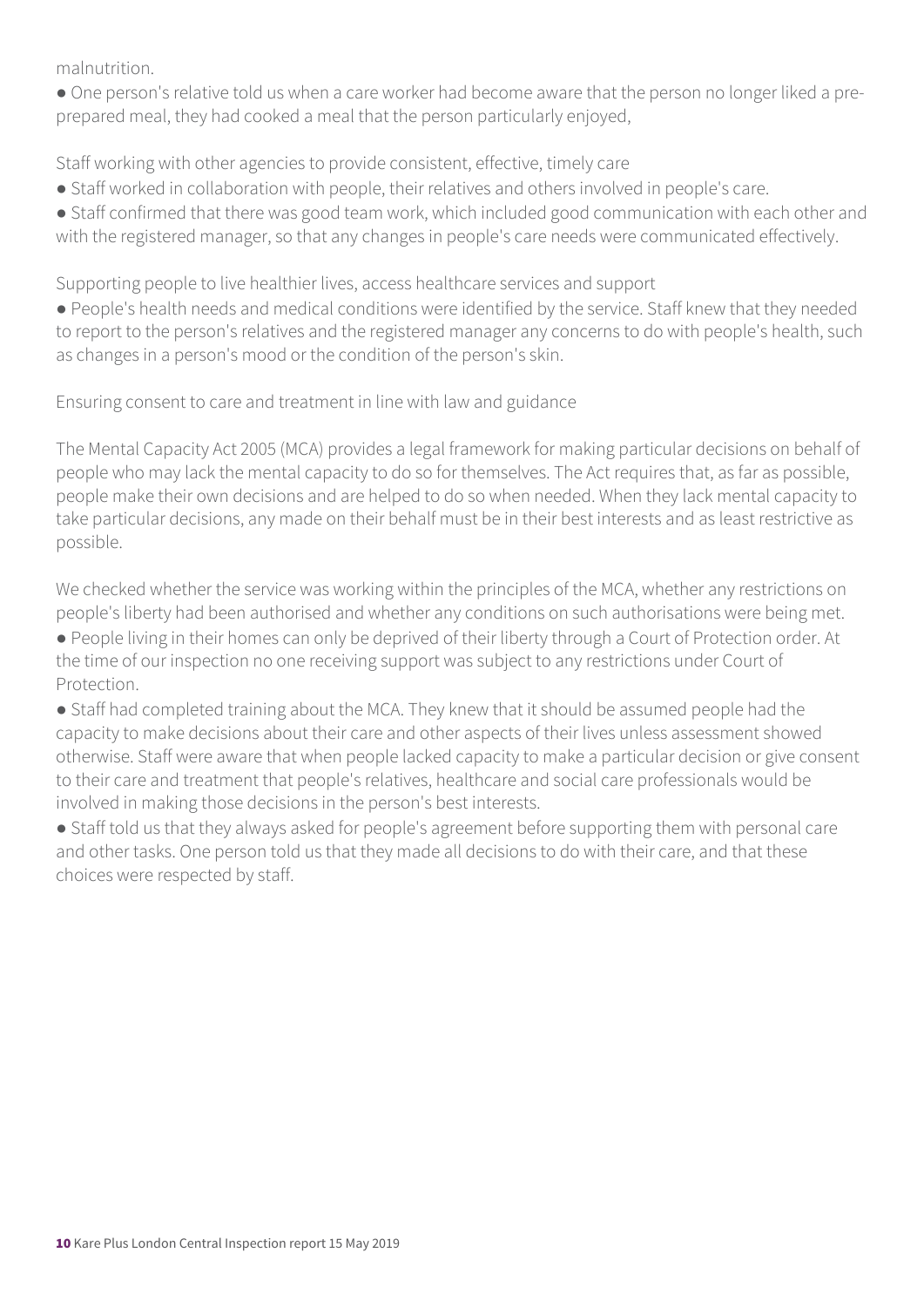### Is the service caring?

### Our findings

Caring – this means we looked for evidence that the service involved people and treated them with compassion, kindness, dignity and respect

People were supported and treated with dignity and respect; and involved as partners in their care.

Ensuring people are well treated and supported; respecting equality and diversity

- Staff spoke warmly about the people they supported and could describe in detail people's personalities likes and dislikes. They were aware of people's individual preferences and differences and of how to provide people with the care and support they needed.
- People received care from regular staff who knew them well. People's relatives and one person spoke of the importance of people getting consistent care from care staff who knew them well
- People's relatives told us that staff were kind and friendly and treated people with respect. Comments from people's relatives included, "I am happy with the service. People are treated well," "Managers always return my call if I ring them. They are easy to get hold of" and "The carers are lovely."

Supporting people to express their views and be involved in making decisions about their care

- People and when applicable their relatives were involved in the planning of people's care. They told us that they were listened to and staff respected the decisions they made. People were aware of their care plans. One person told us they had taken the lead in the development and content of their care plan They told us about some of their preferences that had been detailed in their plan of care and support.
- Staff were aware that people's needs including sensory needs could affect the way people communicated. The registered manager told us that they would always ensure that information was provided in a format that met people's individual needs.
- The service employed care staff who shared the same language as people they supported. One person's relative spoke of how this helped meet the person's communication needs and encouraged their well-being.

Respecting and promoting people's privacy, dignity and independence

● People's relatives and one person told us that staff were polite and respected people's privacy and dignity.

• Care staff spoke of the importance of supporting and promoting people's independence. They told us that they encouraged people to do as much as they could for themselves but ensured they provided help when needed. One person's relative spoke about the positive ways staff engaged with the person and of how they encouraged them to participate in everyday activities.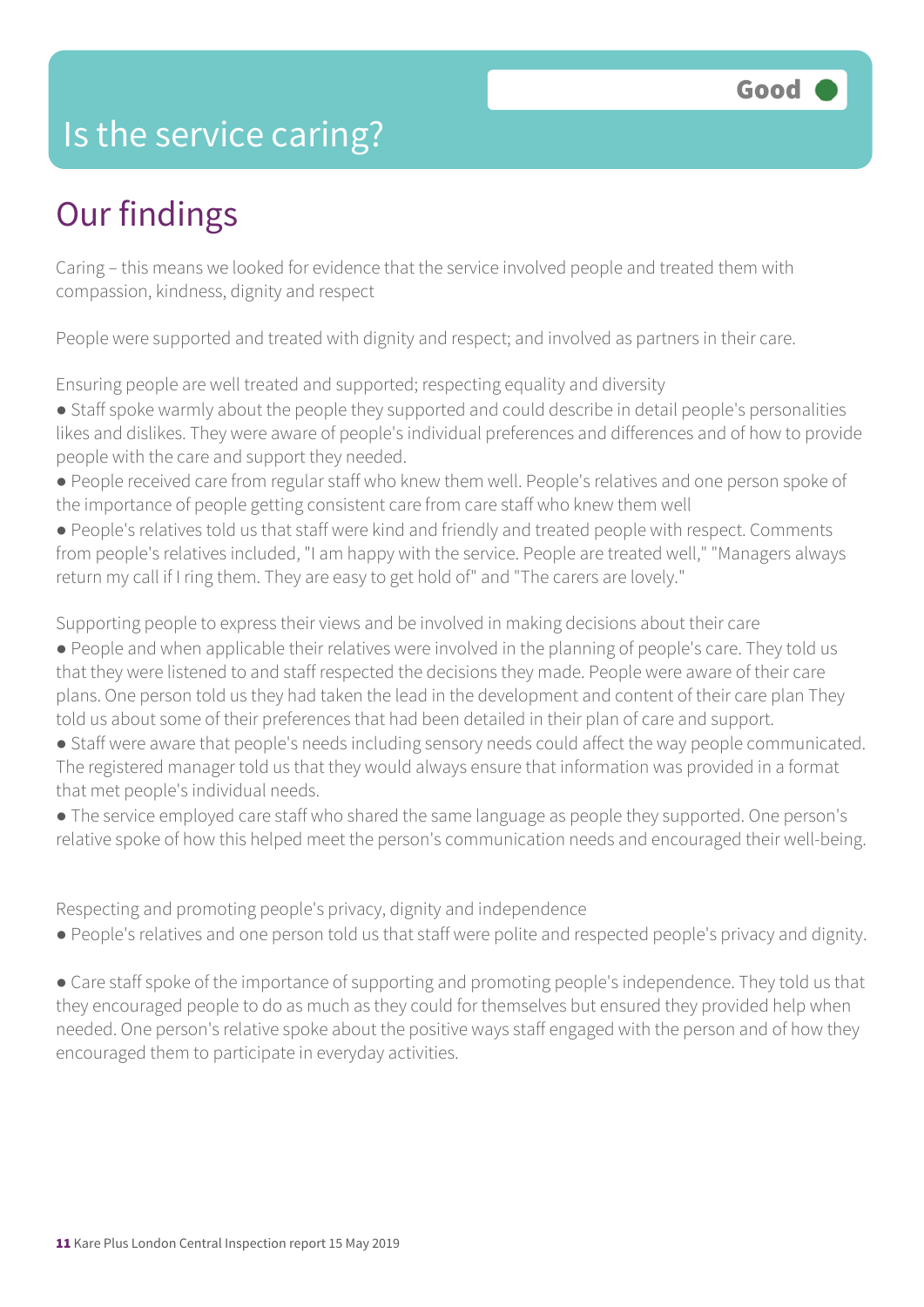### Is the service responsive?

### Our findings

Responsive – this means we looked for evidence that the service met people's needs

People's needs were met through good organisation and delivery.

Planning personalised care to meet people's needs, preferences, interests and give them choice and control ● People's care was planned with them and when applicable their relatives. People's care plans were

personalised and included information about their needs and preferences. People's relatives and one person using the service confirmed that people received personalised care and support. Staff we spoke with were knowledgeable about people's individual needs and about how they should be met by the service.

- Care staff told us about people's individual interests and preferences. One care worker spoke of regularly playing songs that originated from a person's country of birth. The person's relative spoke of the enjoyment that the person had from listening to that music.
- The service was responsive to changes in people's needs and wishes. Staff told us that they reported any changes in people's needs to the registered manager, who would then reassess the person's needs if required.

Improving care quality in response to complaints or concerns

- The service had a complaints policy and procedure. People knew how to make a complaint. They told us that they had the contact details of the office and registered manager if they needed to call about an issue to do with the service. One person's relative told us that the registered manager had been very responsive in addressing an issue they had raised to do with the service received by the person.
- Care staff knew that they needed to report to the registered manager any complaints and concerns about the service that were brought to their attention by people using the service and/or people's relatives.

#### End of life care and support

● The service was not currently providing end of life care. The registered manager told us that if they started to provide care and support to people at the end of their lives, they would ensure that staff received the training and support that they needed to provide people with personalised care at the end of their lives.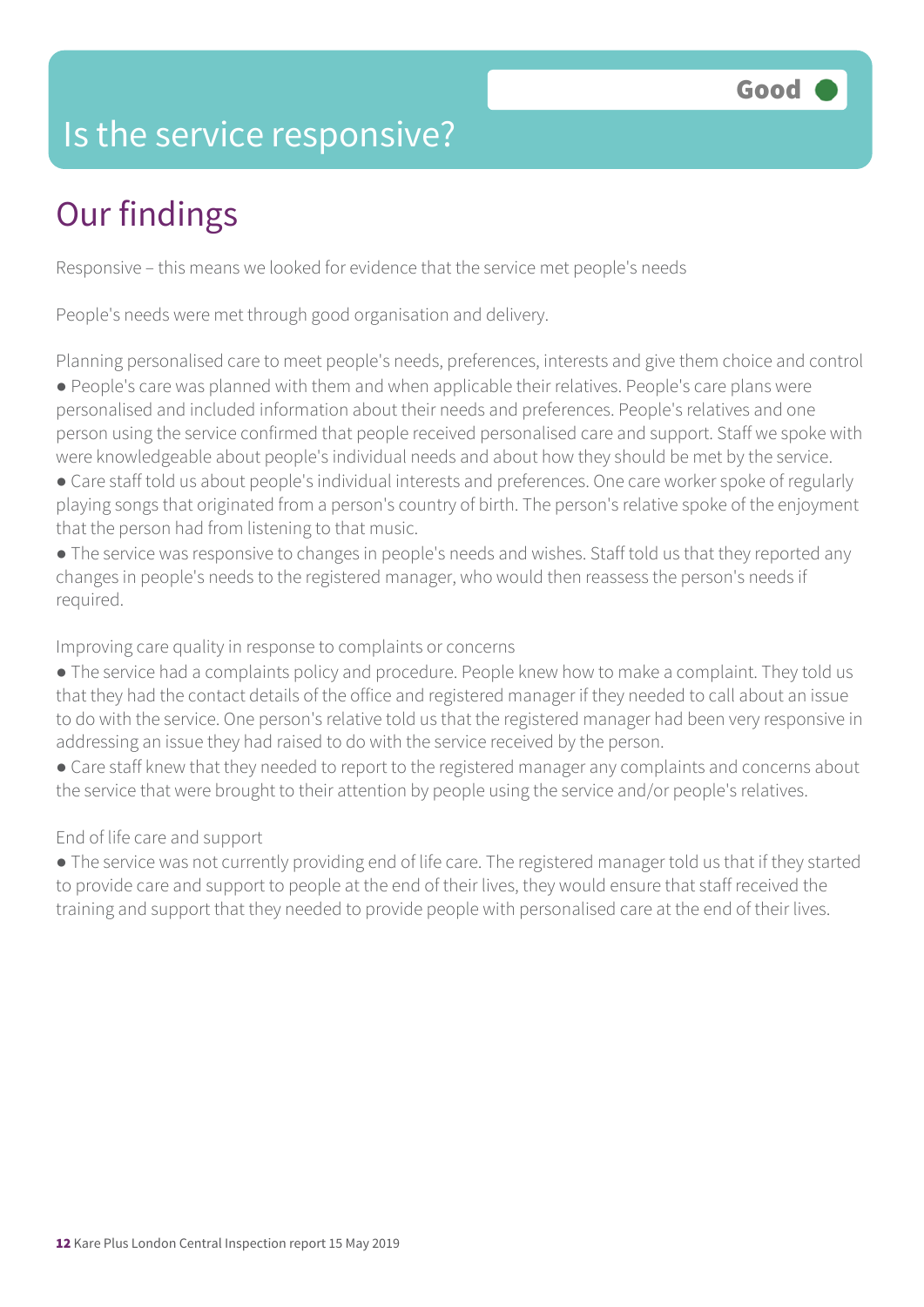### Is the service well-led?

### Our findings

Well-Led – this means we looked for evidence that service leadership, management and governance assured high-quality, person-centred care; supported learning and innovation; and promoted an open, fair culture

The service was consistently managed and well-led. Leaders and the culture they created promoted high-quality, person-centred care.

Managers and staff being clear about their roles, and understanding quality performance, risks and regulatory requirements

- The registered manager had the skills, knowledge and experience to manage the service. They and the nominated individual and care staff were committed to providing a caring and effective service to people.
- The lines of accountability were clear. Staff confirmed that the registered manager and the nominated individual were very approachable and provided guidance and direction whenever they needed it.
- People spoke in a positive way about the service provided by the agency and spoke highly of the care provided by care workers.

● There were systems in place to monitor the quality of the service, and any risks to people's safety. The service also worked closely with the Franchisor, which the registered manager told us was available for advice and support at any time. A representative of the Franchisor carried out quality checks of the service. For example, a check of staff recruitment records had recently been completed by them.

Planning and promoting person-centred, high-quality care and support with openness; and how the provider understands and acts on their duty of candour responsibility

- The registered manager and the nominated individual knew the importance of being open, honest and transparent with relevant persons in relation to the services provided to people.
- The service promoted a culture of person-centred care. People and their relatives told us they felt management staff were open and responsive and kept them informed about changes to do with the service. People's relatives and one person using the service told us that they were notified when staff were running significantly late or if there had been changes to the staff rota.
- The registered manager ensured that staff had the information and up to date guidance they needed to provide people with the personalised care and support.

Engaging and involving people using the service, the public and staff, fully considering their equality characteristics; Working in partnership with others.

- The registered manager engaged with people and their relatives on a regular basis using a range of methods including visiting their homes, speaking with them by telephone and communicating by email. People's relatives spoke of there being good communication between them and the registered manager. Records showed that feedback from people had been positive and that the registered manager had made improvements to the service in response to some people's feedback.
- Staff told us that they could visit the office or phone their manager at any time to discuss any issues to do with the service that they may have.
- Staff understood and fully considered people's equality needs and differences when providing people